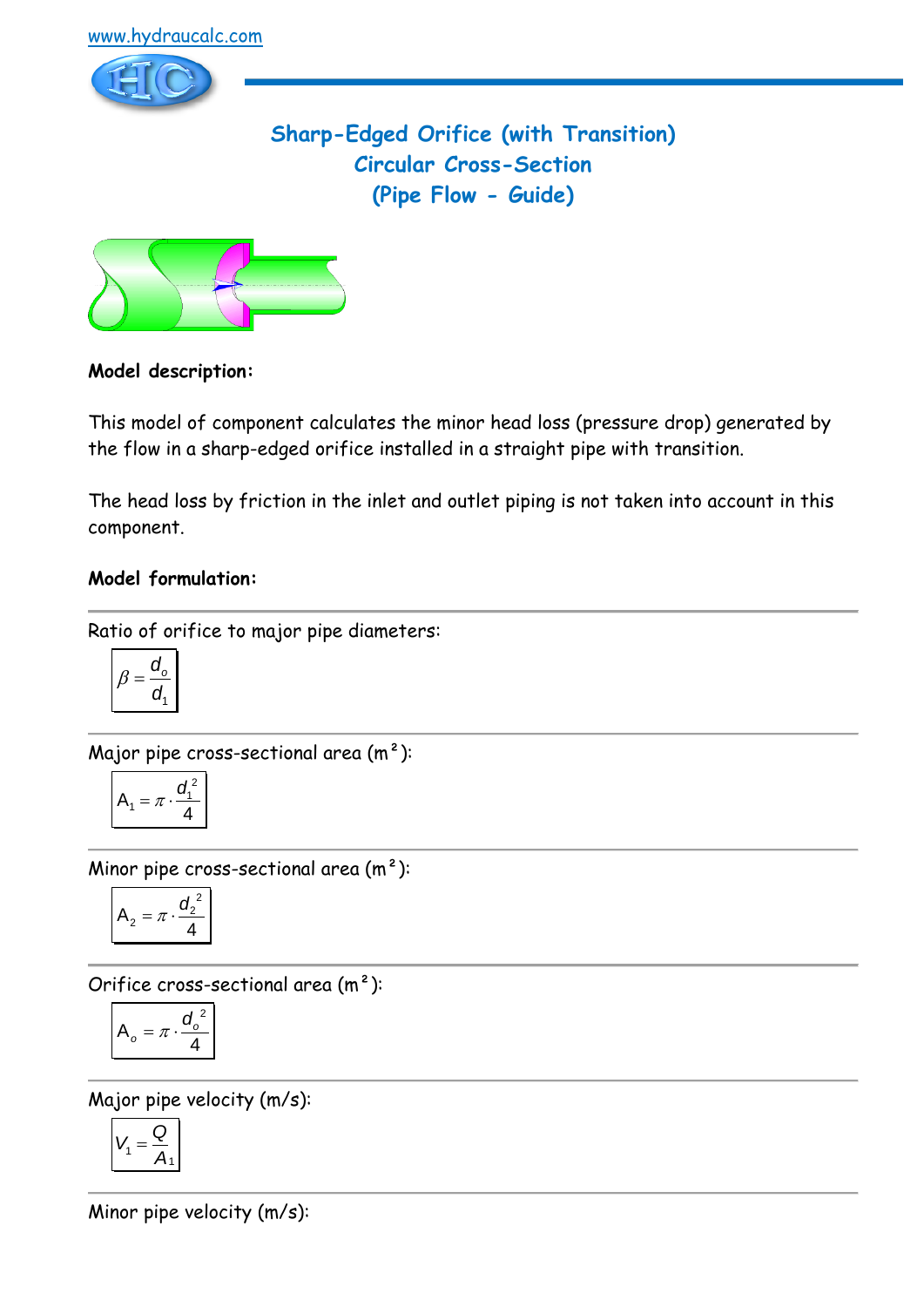$$
V_2 = \frac{Q}{A_2}
$$

Orifice velocity (m/s):

$$
V_o = \frac{Q}{A_o}
$$

Mass flow rate (kg/s):

$$
G=Q\cdot \rho
$$

Reynolds number in major pipe:

$$
N_{\text{Re1}} = \frac{V_1 \cdot d_1}{v}
$$

Reynolds number in minor pipe:

$$
N_{\text{Re}2} = \frac{V_2 \cdot d_2}{v}
$$

Reynolds number in orifice:

$$
N_{\text{Re}_o} = \frac{V_o \cdot d_o}{v}
$$

Jet velocity ratio:



Velocity in vena contracta (m/s):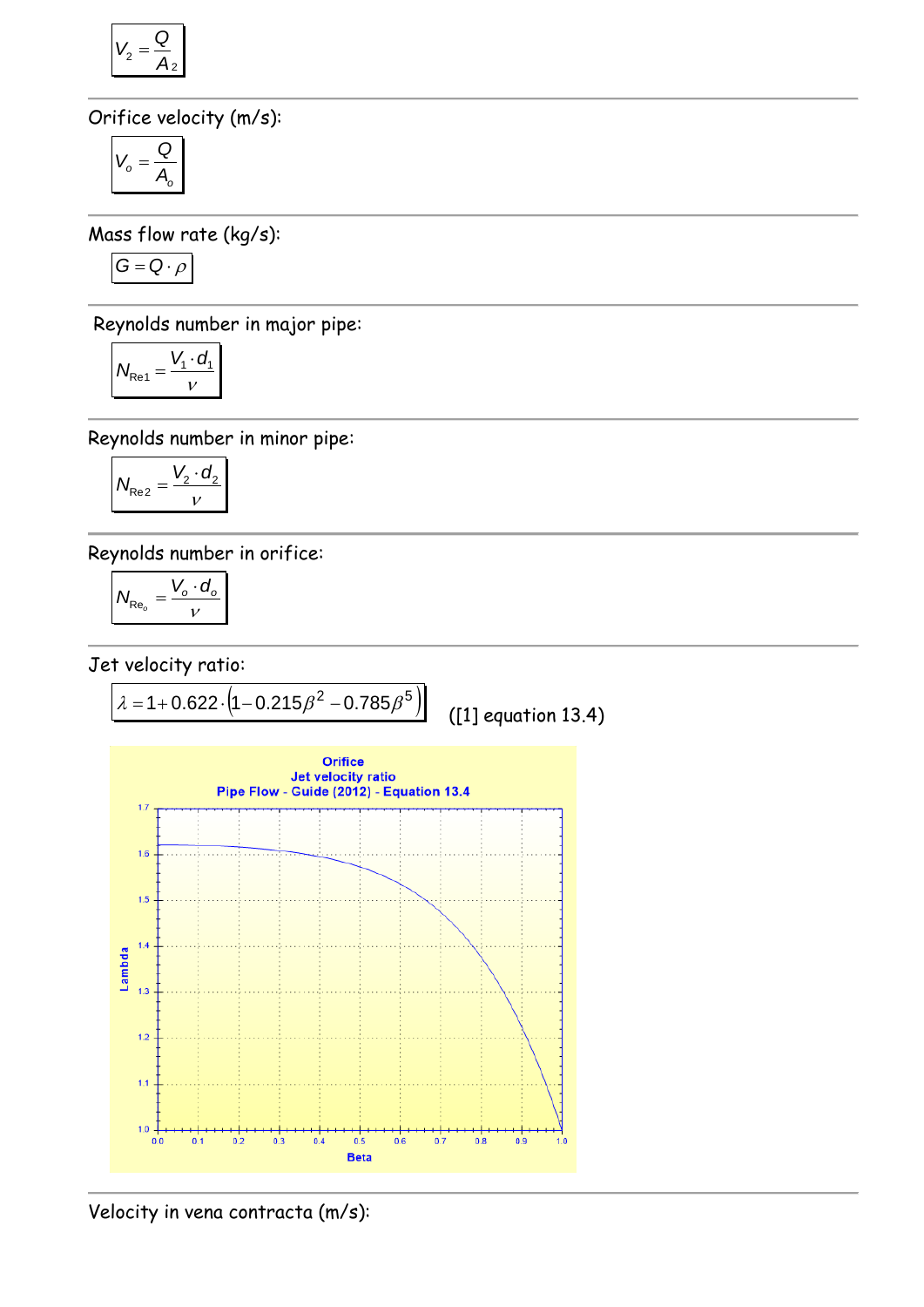$$
V_c = V_o \cdot \lambda
$$

Vena contracta cross-sectional area (m²):

$$
A_c = \frac{Q}{V_c}
$$

Coefficient of local resistance (NRe<sub>o</sub> 
$$
\ge
$$
 10<sup>4</sup>):  
\n
$$
K_o = 0.0696 \cdot (1 - \beta^5) \cdot \lambda^2 + \left(\lambda - \left(\frac{d_o}{d_2}\right)^2\right)^2
$$

([1] equation 13.5)



Total pressure loss coefficient (based on the major pipe velocity):

$$
K = K_o \cdot \left(\frac{A_1}{A_o}\right)^2
$$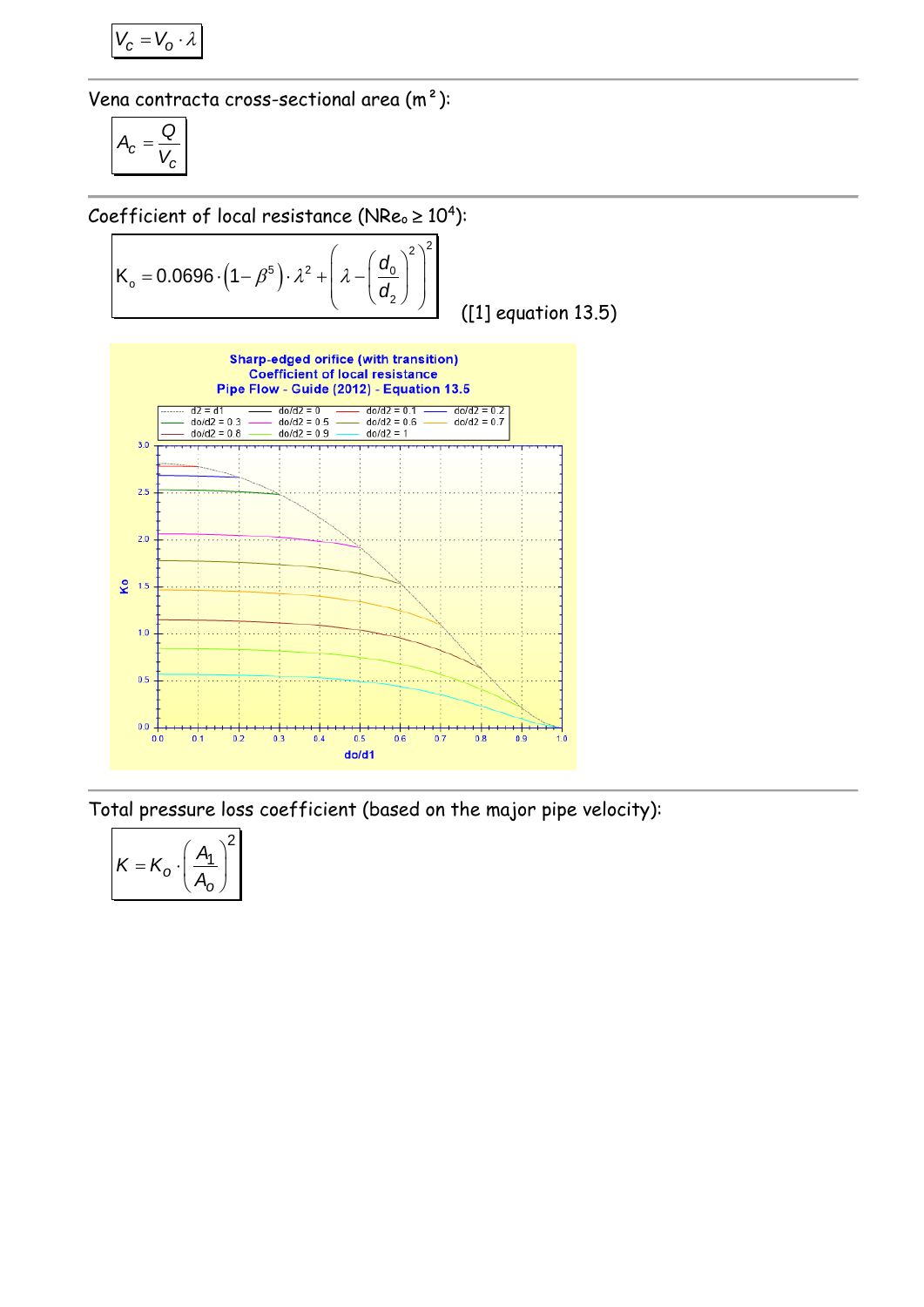

Total pressure loss (Pa):

$$
\Delta P = K \cdot \frac{\rho_m \cdot V_1^2}{2}
$$

Total head loss of fluid (m):

$$
\Delta H = K \cdot \frac{V_1^2}{2 \cdot g}
$$

Hydraulic power loss (W):

 $Wh = \Delta P \cdot Q$ 

#### **Symbols, Definitions, SI Units:**

- d<sup>0</sup> Orifice diameter (m)
- $d_1$  Internal major pipe diameter  $(m)$
- d<sup>2</sup> Internal minor pipe diameter (m)
- $\beta$  Ratio of orifice to major pipe diameters ()
- $A_0$  Orifice cross-sectional area  $(m^2)$
- $A_1$  Major pipe cross-sectional area  $(m^2)$
- $A_2$  Minor pipe cross-sectional area  $(m^2)$
- $Q$  Volume flow rate  $(m^3/s)$
- G Mass flow rate (kg/s)
- $V_0$  Mean velocity in orifice  $(m/s)$
- $V_1$  Mean velocity in major pipe  $(m/s)$
- $V_2$  Mean velocity in minor pipe  $(m/s)$
- NRe<sup>0</sup> Reynolds number in orifice ()
- NRe<sup>1</sup> Reynolds number in major pipe ()
- NRe<sup>2</sup> Reynolds number in minor pipe ()
- $\lambda$  Jet velocity ratio ()